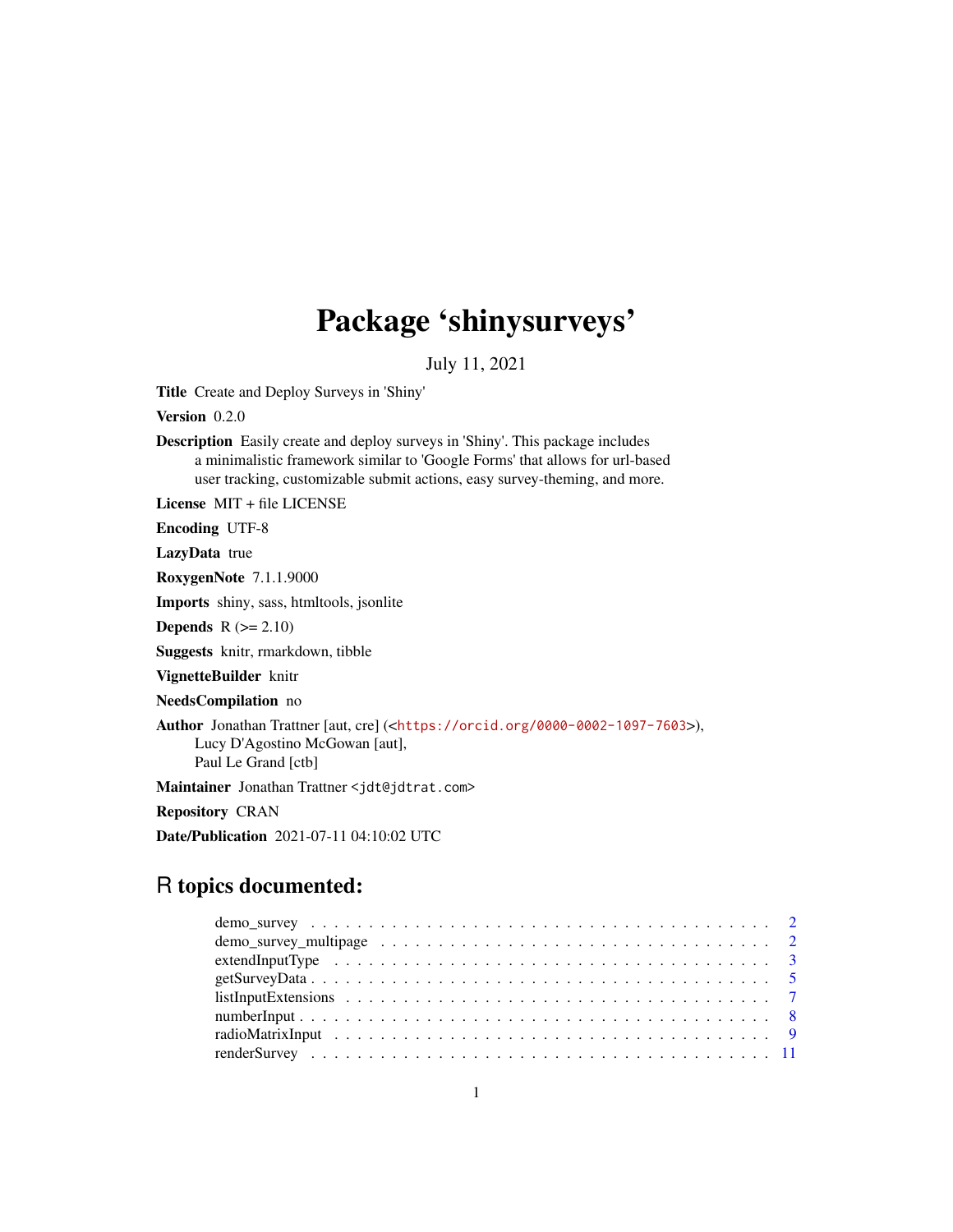<span id="page-1-0"></span>

| Index |  |
|-------|--|
|       |  |
|       |  |
|       |  |
|       |  |
|       |  |

demo\_survey *Demo Survey*

#### Description

This function runs a Shiny app that shows an example of running a demographic survey in Shiny. It has a sample title and description and its theme color can be customized using a hex color code.

# Usage

demo\_survey(theme = "#63B8FF")

# Arguments

theme A valid hex color such as #63B8FF (default)

# Value

A Shiny App

# Examples

if (interactive()) demo\_survey()

demo\_survey\_multipage *Demo Survey over Multiple Pages*

#### Description

This function runs a Shiny app that shows an example of running a demographic survey in Shiny, spanning multiple pages. It has a sample title and description and its theme color can be customized using a hex color code.

#### Usage

```
demo_survey_multipage(theme = "#63B8FF")
```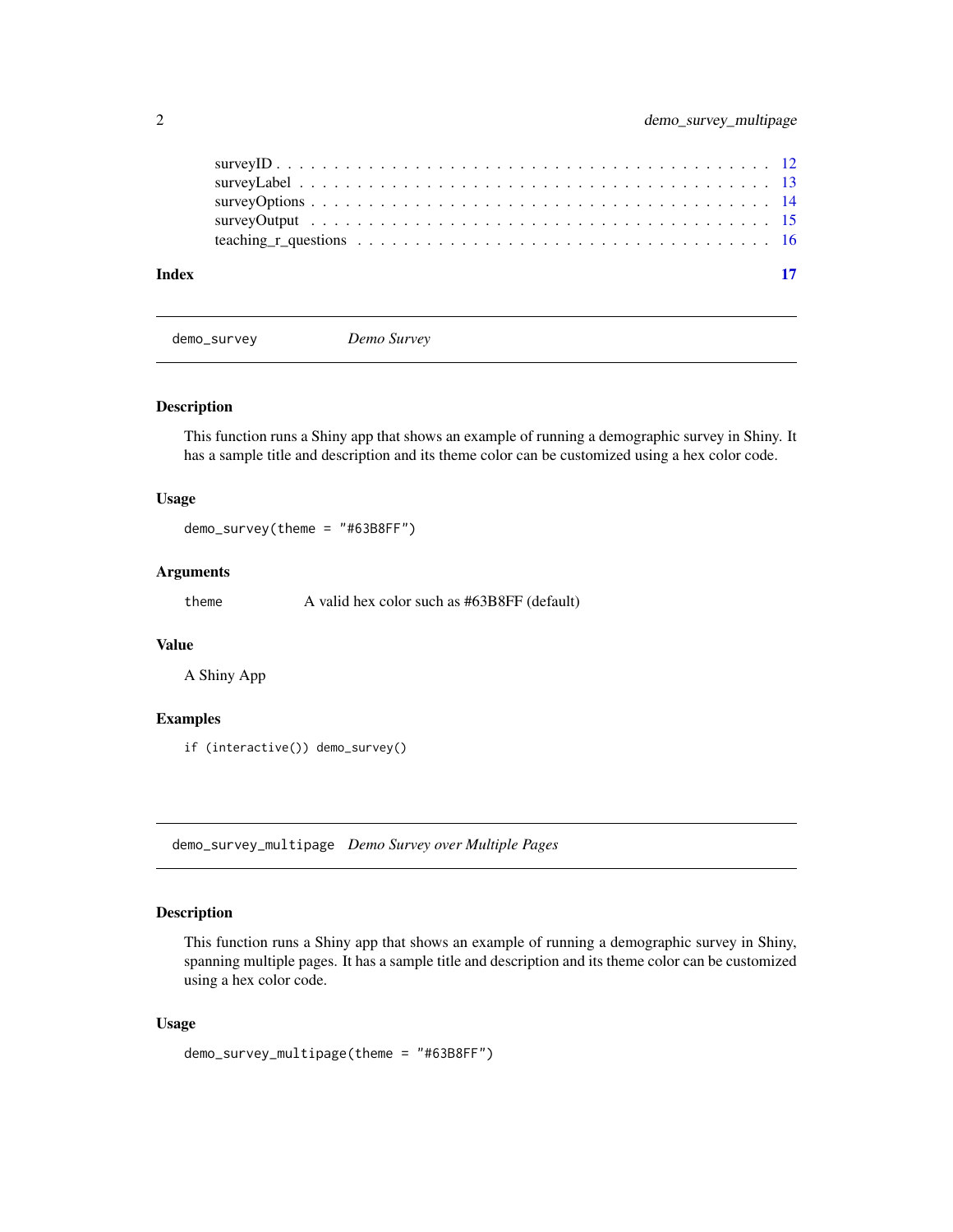# <span id="page-2-0"></span>extendInputType 3

# Arguments

theme A valid hex color such as #63B8FF (default)

#### Value

A Shiny App

# Examples

if (interactive()) demo\_survey\_multipage()

<span id="page-2-1"></span>extendInputType *Add Custom Input Types for a Survey*

# Description

Add Custom Input Types for a Survey

# Usage

extendInputType(input\_type, extension)

# Arguments

| input_type | A string of the input type supplied in the data frame of questions.                                           |  |
|------------|---------------------------------------------------------------------------------------------------------------|--|
| extension  | A shiny input type not natively supported by shiny surveys. See the examples<br>section for more information. |  |

# Value

NA; used to register custom input types for use with a shiny survey.

#### See Also

[surveyID](#page-11-1) [surveyLabel](#page-12-1)

# Examples

# Register a slider input to {shinysurveys} with a custom minimum and maximum value.

```
extendInputType("slider", {
  shiny::sliderInput(
   inputId = surveyID(),label = surveyLabel(),
   min = 1,
```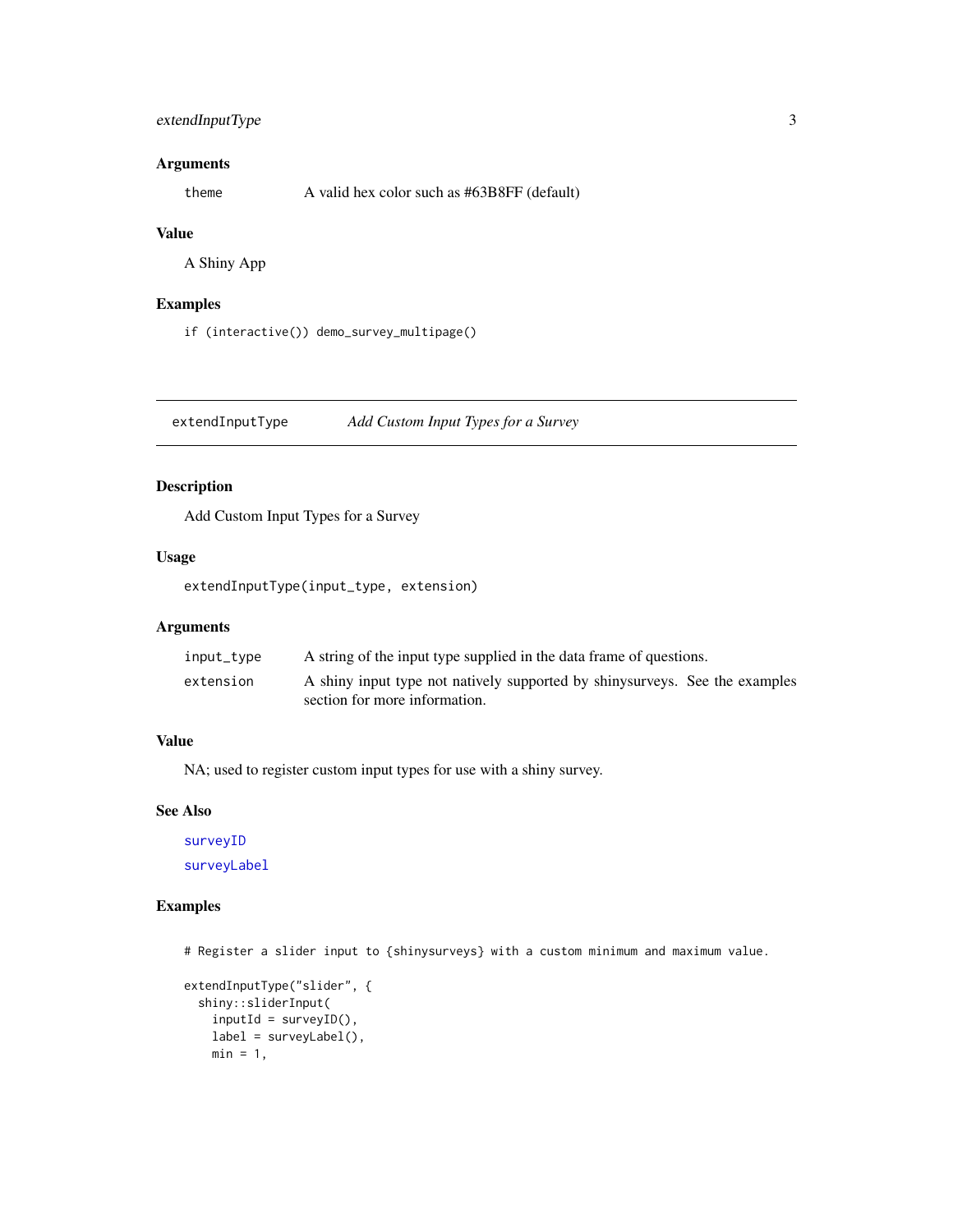```
max = 10,
    value = 5)
  })
# Define a question as normal with the 'input_type' set to the custom slider type defined above.
slider_question <- data.frame(question = "On a scale from 1-10,
how much do you love sushi?",
option = NA,
input_type = "slider",
input_id = "sushi_scale",
dependence = NA,
dependence_value = NA,
required = TRUE)
# Watch it in action
if (interactive()) {
ui <- fluidPage(
  surveyOutput(df = slider_question, "Sushi Scale Example")
\mathcal{L}server <- function(input, output, session) {
  renderSurvey()
}
shinyApp(ui, server)
}
# Register a date input to {shinysurveys},
# limiting possible dates to a twenty-day period.
extendInputType("date", {
  shiny::dateInput(
    inputId = surveyID(),
    value = Sys.Date(),
    label = surveyLabel(),
    min = Sys.Date() - 10,max = Sys.DataFrame() + 10)
})
# Define a question as normal with the `input_type` set to
# the custom date type defined above.
date_question <- data.frame(question = "When do you graduate?",
option = NA,
input_type = "date",
input_id = "grad_date",
dependence = NA,
dependence_value = NA,
```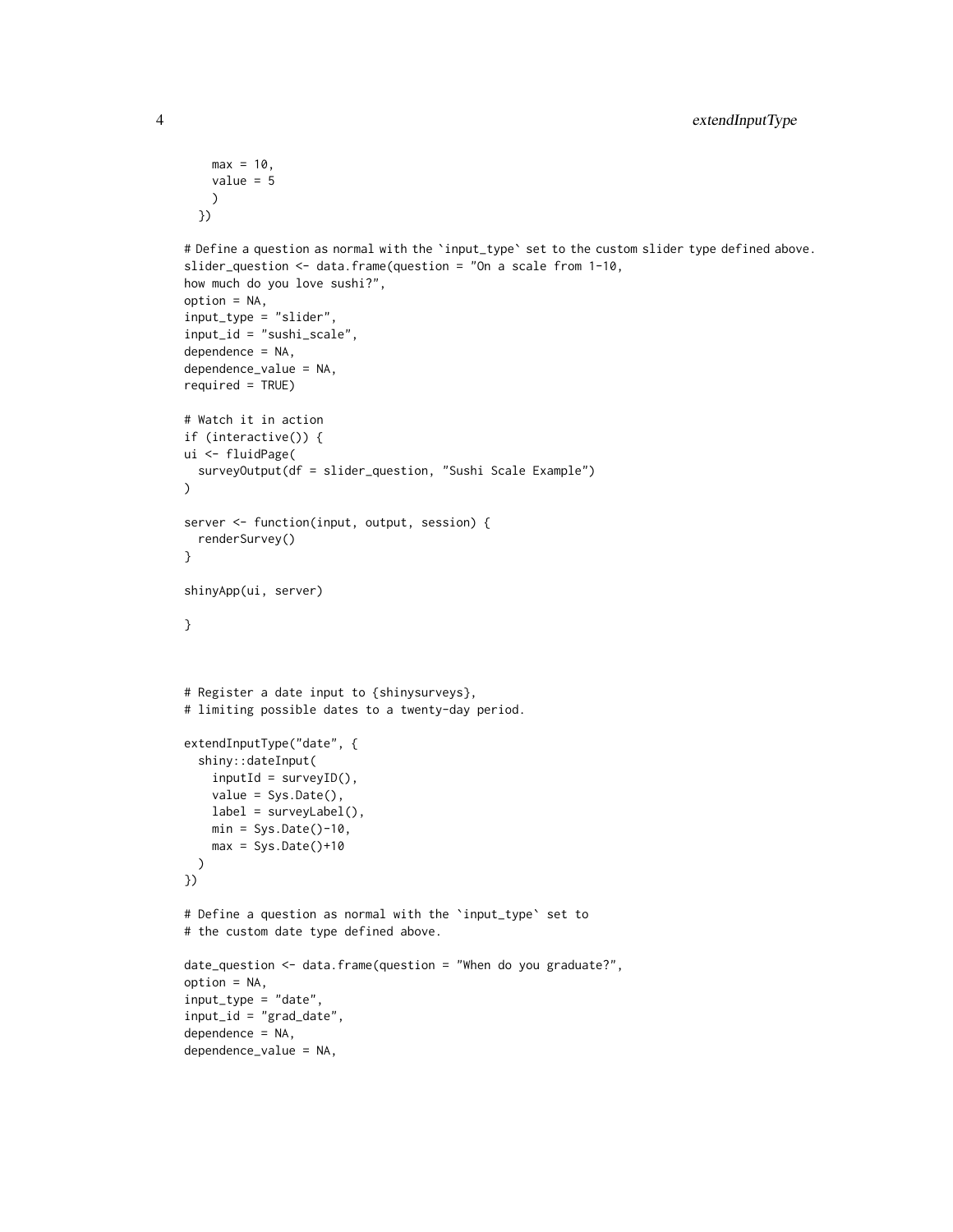# <span id="page-4-0"></span>getSurveyData 5

```
required = FALSE)
# Watch it in action
if (interactive()) {
ui <- fluidPage(
  surveyOutput(df = date_question, "Date Input Extension Example")
)
server <- function(input, output, session) {
  renderSurvey()
}
shinyApp(ui, server)
}
# Combine both custom input types:
if (interactive()) {
ui <- fluidPage(
  surveyOutput(df = rbind(slider_question, date_question),
  "Date & Slider Input Extension Example")
\mathcal{L}server <- function(input, output, session) {
  renderSurvey()
}
shinyApp(ui, server)
}
```
<span id="page-4-1"></span>getSurveyData *Get survey data*

#### Description

Get a participant's responses.

#### Usage

```
getSurveyData(
 custom_id = NULL,
  include_dependencies = TRUE,
  dependency_string = "HIDDEN-QUESTION"
)
```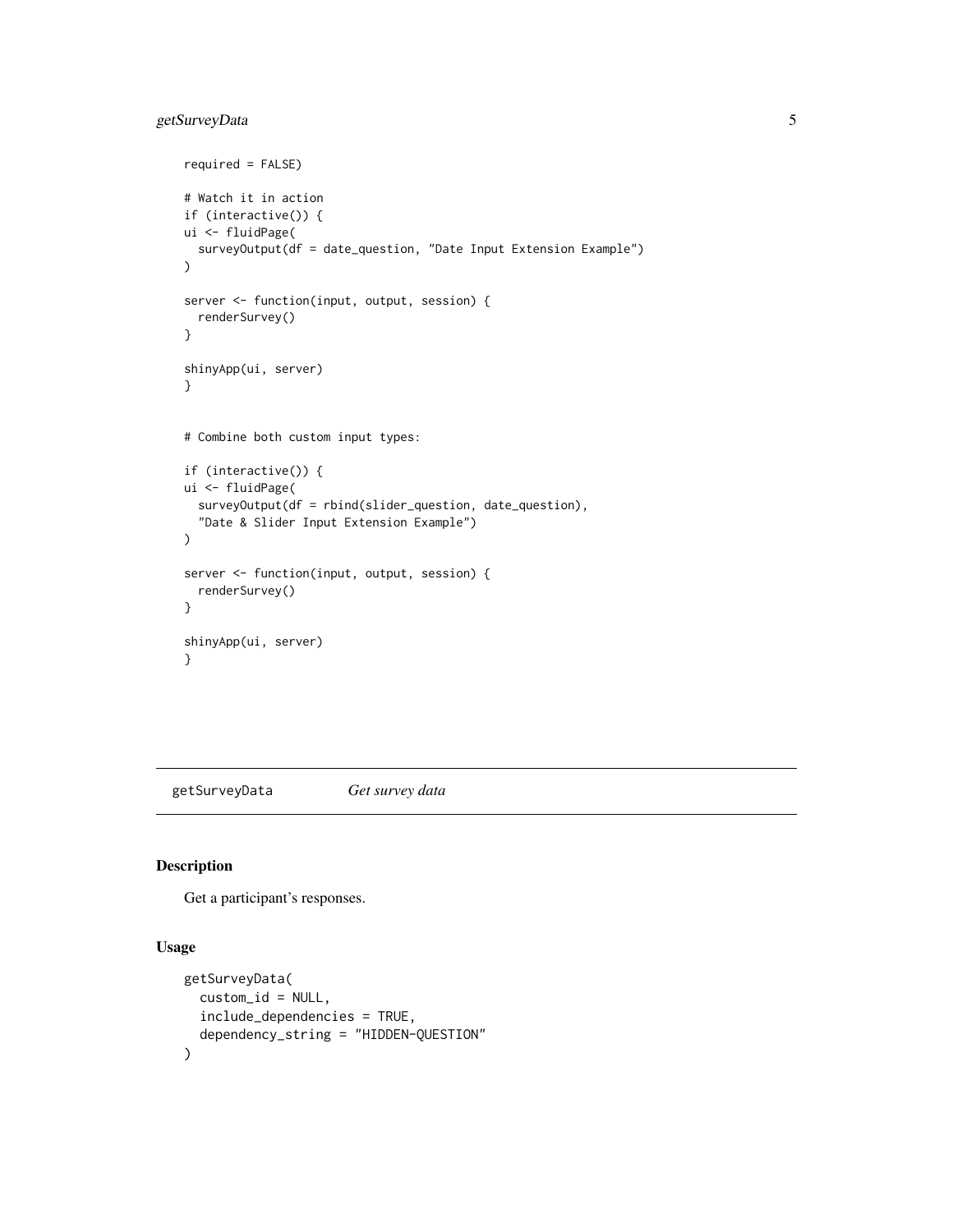#### Arguments

custom\_id A unique identifier for the survey's respondents. NULL by default, and the built-in shinysurveys userID will be used.

#### include\_dependencies

LOGICAL: TRUE (default) and all dependency questions will be returned, regardless of if the individual respondent saw it. For respondents who did not see a specific question, the 'response' will take on the value from the dependency\_string argument. If FALSE, the output will have variable rows depending on which questions a given participant answered.

#### dependency\_string

A character string to be imputed for dependency questions that a respondent did not see. Default is "HIDDEN-QUESTION".

#### Value

A data frame with four columns containing information about the participant's survey responses: The 'subject\_id' column can be used for identifying respondents. By default, it utilizes shinysurveys URL-based user tracking feature. The 'question\_id' and 'question\_type' columns correspond to 'input\_id' and 'input\_type' from the original data frame of questions. The 'response' column is the participant's answer.

The number of rows, corresponding to the questions an individual saw, depends on the include\_dependencies argument. If TRUE, by default, then the resulting data frame will have one row per unique input ID. If FALSE, the data frame may have variable length depending on which questions a given individual answers.

```
if (interactive()) {
library(shiny)
ui <- fluidPage(
  surveyOutput(teaching_r_questions)
)
server <- function(input, output, session) {
  renderSurvey()
  # Upon submission, print a data frame with participant responses
  observeEvent(input$submit, {
    print(getSurveyData())
  })
}
shinyApp(ui, server)
}
```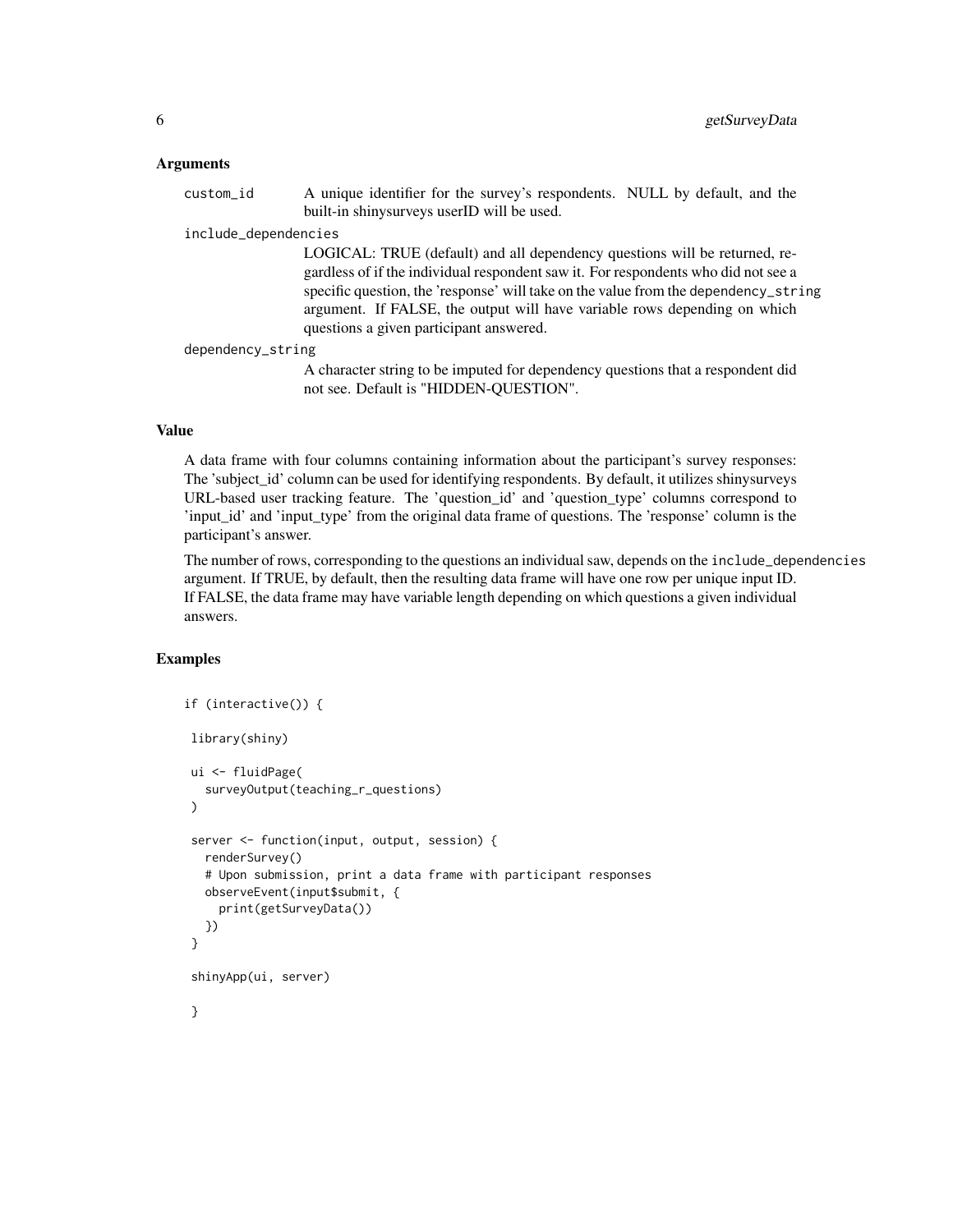<span id="page-6-0"></span>listInputExtensions *List all registered survey extensions*

### Description

List all registered survey extensions

#### Usage

```
listInputExtensions()
```
# Value

A named list containing the registered input type and their associated functions.

```
if (interactive()) {
 # Register a date input to {shinysurveys},
 # limiting possible dates to a twenty-day period.
 extendInputType("slider", {
    shiny::sliderInput(
      inputId = surveyID(),
      label = surveyLabel(),
     min = 1,
     max = 10,
     value = 5
      )
    })
 # Register a slider input to {shinysurveys}
 # with a custom minimum and maximum value.
 extendInputType("date", {
    shiny::dateInput(
      inputId = surveyID(),
      value = Sys.Date(),
      label = surveyLabel(),
     min = Sys.DataFrame() - 10,max = Sys.DataFrame() + 10)
 })
 listInputExtensions()
}
```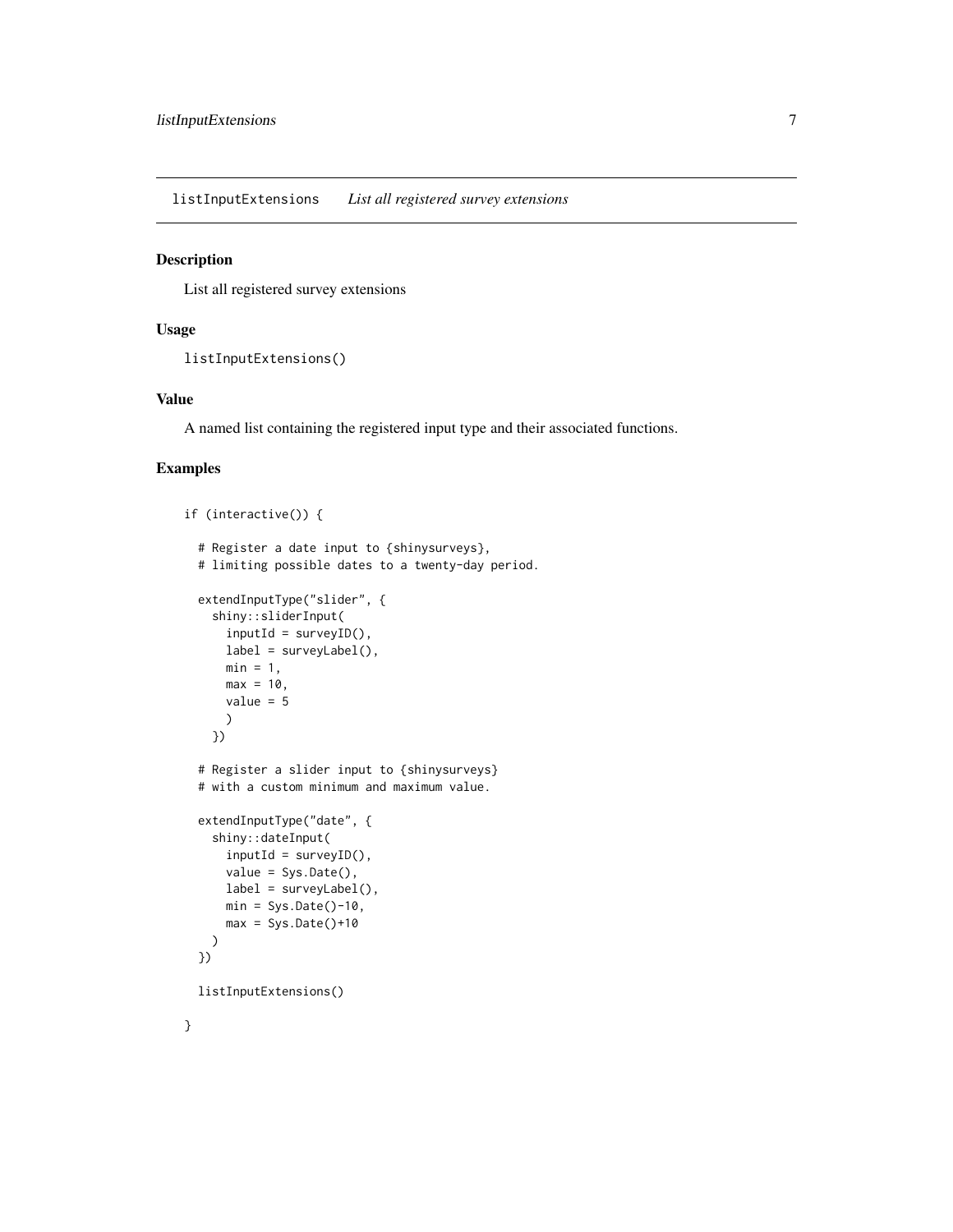<span id="page-7-0"></span>

# Description

Create an input control for entry of numeric values. This is identical to [shiny::numericInput\(\)](#page-0-0) but is more flexible in not requiring an initial value and in allowing placeholders.

#### Usage

```
numberInput(
  inputId,
  label,
  value = NULL,
 min = NA,
 max = NA,
  step = NA,
 placeholder = NULL,
 width = NULL
)
```
# Arguments

| inputId     | The input slot that will be used to access the value.                                                                                            |
|-------------|--------------------------------------------------------------------------------------------------------------------------------------------------|
| label       | Display label for the control, or NULL for no label.                                                                                             |
| value       | Initial value. NULL by default.                                                                                                                  |
| min         | Minimum allowed value                                                                                                                            |
| max         | Maximum allowed value                                                                                                                            |
| step        | Interval to use when stepping between min and max                                                                                                |
| placeholder | A character string giving the user a hint as to what can be entered into the con-<br>trol. Internet Explorer 8 and 9 do not support this option. |
| width       | The width of the input, e.g. $'400px'$ , or $'100%$ ; see validateCssUnit().                                                                     |

# Value

A numeric input control that can be added to a UI definition.

# Server value

A numeric vector of length 1.

# See Also

[shiny::updateNumericInput\(\)](#page-0-0)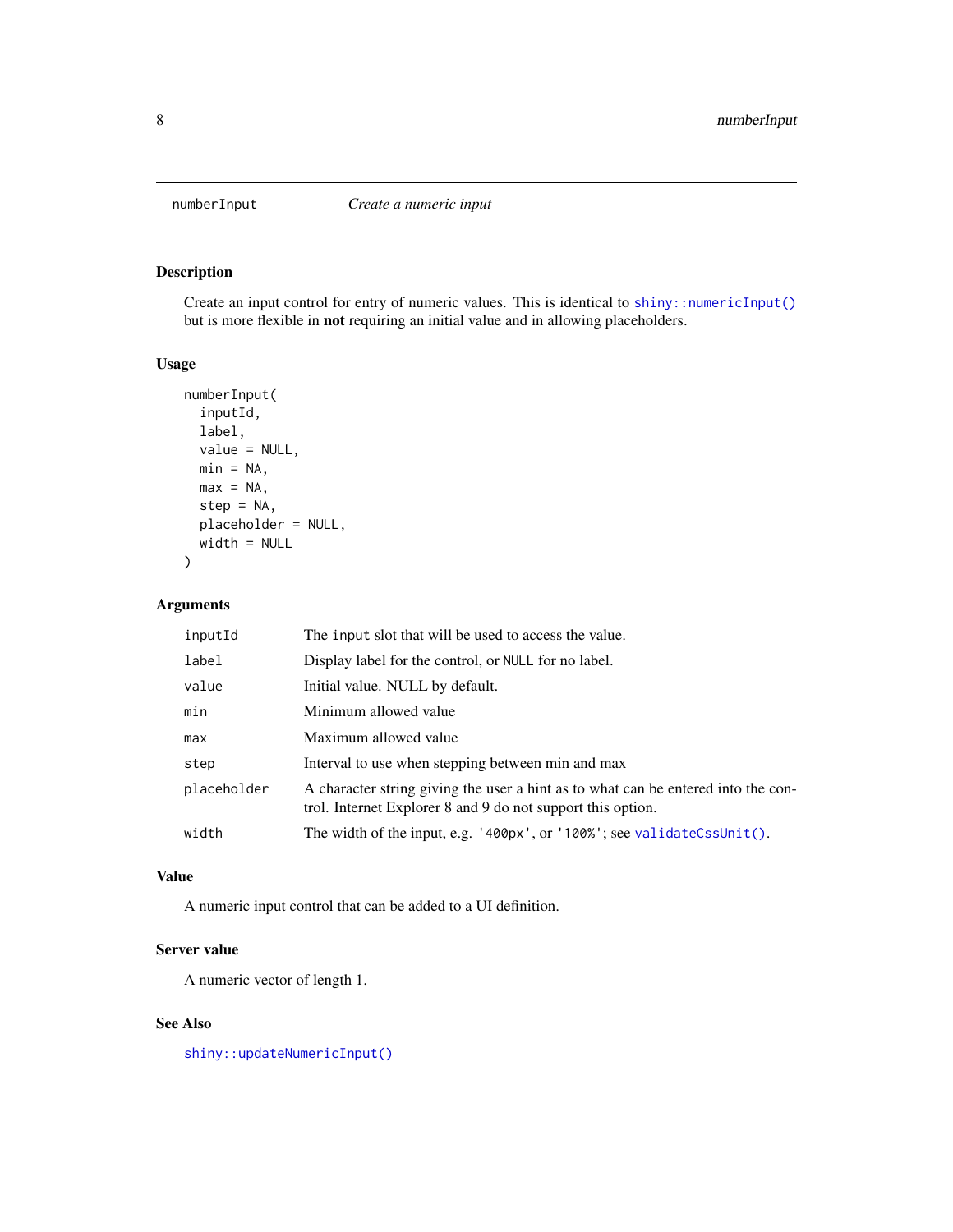# <span id="page-8-0"></span>radioMatrixInput 9

# Examples

```
if (interactive()) {
library(shiny)
library(shinysurveys)
ui <- fluidPage(
 numberInput("obs", "Observations:", placeholder = "How many do you see?", min = 1, max = 100),
  verbatimTextOutput("value")
\mathcal{L}server <- function(input, output) {
  output$value <- renderText({ input$obs })
}
shinyApp(ui, server)
}
```
radioMatrixInput *Create a matrix of radio buttons.*

#### Description

Create a matrix of radio buttons.

# Usage

```
radioMatrixInput(inputId, responseItems, choices, selected = NULL, ...)
```
# Arguments

| inputId       | The input id.                                                     |
|---------------|-------------------------------------------------------------------|
| responseItems | The questions to be asked (row labels)                            |
| choices       | Possible choices (column labels)                                  |
| selected      | Initial selected value                                            |
| $\ddotsc$     | Additional arguments specific to shinysurveys required questions. |

# Value

A matrix of radio buttons that can be added to a UI definition. When run in a Shiny application, this will return NULL until all possible response items have been answered, at which time a data frame with the question\_id, question\_type, and response, the format used in [getSurveyData](#page-4-1).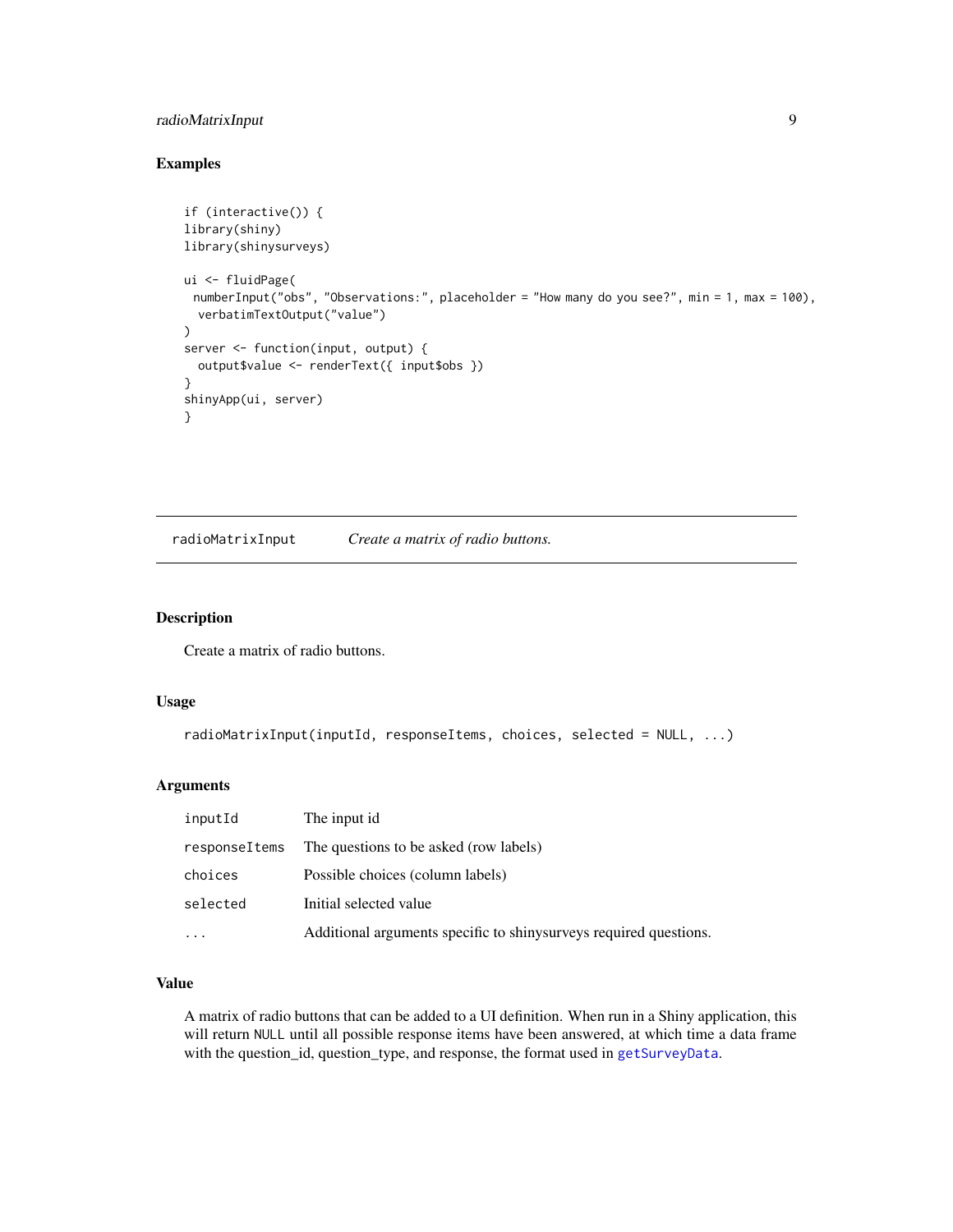```
# For use as a normal Shiny input:
if (interactive()) {
 library(shiny)
 ui <- fluidPage(
    radioMatrixInput("matInput",
                     responseItems = c("Love sushi?", "Love chocolate?"),
                     choices = c("Disagree", "Neutral", "Agree"))
 )
 server <- function(input, output, session) {
    observe({
     print(input$matInput)
   })
 }
 shinyApp(ui, server)
}
# For use in {shinysurveys}
if (interactive()) {
df <- data.frame(
  question = c(rep("I love sushi.", 3), rep("I love chocolate.",3),
   "What's your favorite food?", rep("Goat cheese is the GOAT.", 5),
  rep("Yogurt and berries are a great snack.",5),
  rep("SunButter® is a fantastic alternative to peanut butter.", 5)),
  option = c(rep(c("Disagree", "Neutral", "Agree"), 2), "text",
  rep(c("Strongly Disagree", "Disagree", "Neutral", "Agree", "Strongly Agree"), 3)),
   input_type = c(rep("matrix", 6), "text", rep("matrix", 15)),
   # For matrix questions, the IDs should be the same for each question
  # but different for each matrix input unit
  input_id = c(rep("matId", 6), "favorite_food", rep("matId2", 15)),
  dependence = NA,
  dependence_value = NA,
  required = FALSE
)
library(shiny)
ui <- fluidPage(
  surveyOutput(df)
)
server <- function(input, output, session) {
  renderSurvey()
  observe({
```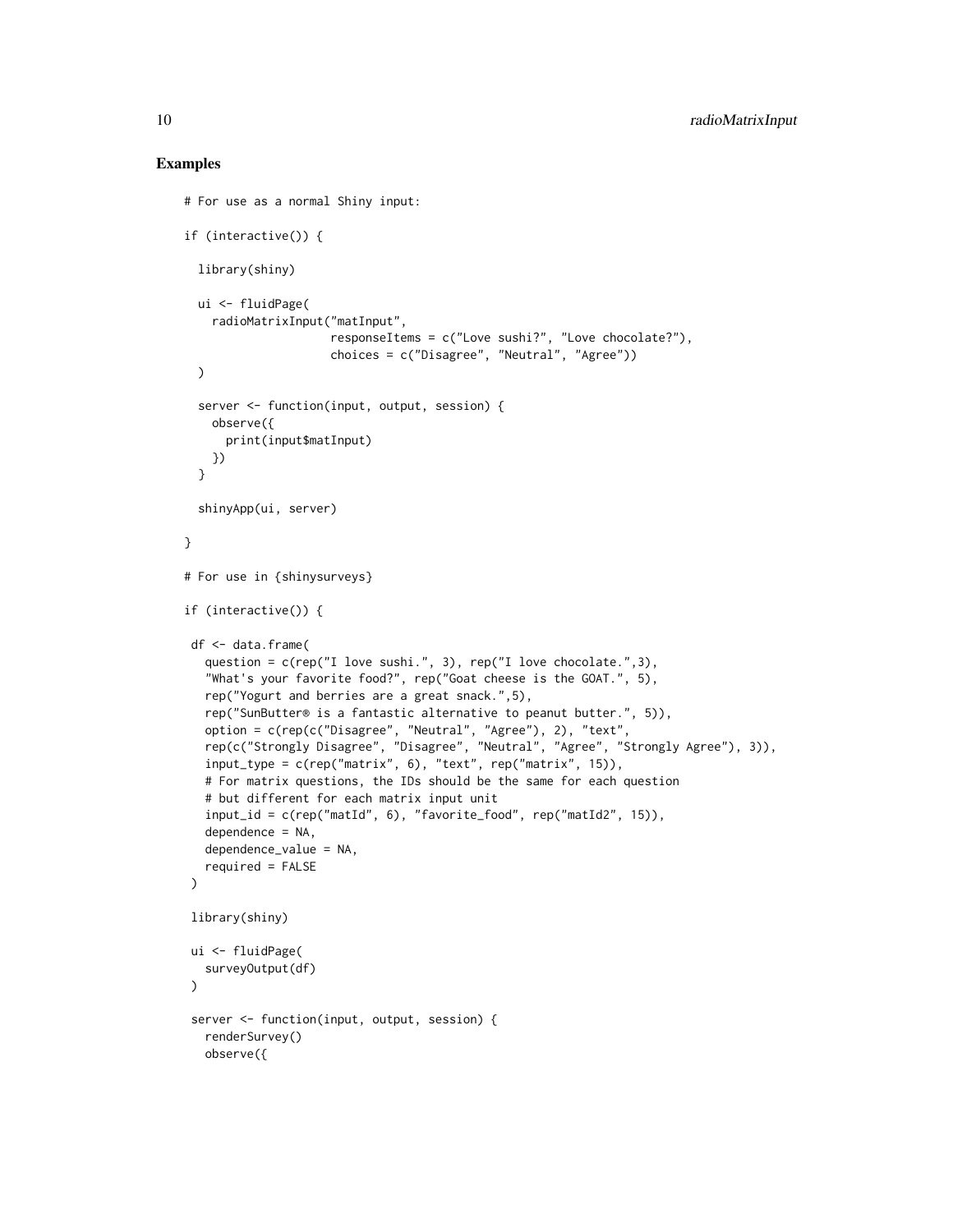# <span id="page-10-0"></span>renderSurvey 11

```
print(input$matId)
    print(input$favorite_food)
    print(input$matId2)
  })
}
shinyApp(ui, server)
}
```
renderSurvey *Server code for adding survey questions*

### Description

Include server-side logic for shinysurveys.

#### Usage

renderSurvey(df, theme = "#63B8FF")

# Arguments

| df    | <b>Deprecated</b> please only place argument in survey Output. A user supplied data<br>frame in the format of teaching r questions.                               |
|-------|-------------------------------------------------------------------------------------------------------------------------------------------------------------------|
| theme | <b>Deprecated</b> please place the theme argument in survey Output. A valid R<br>color: predefined such as "red" or "blue"; hex colors such as #63B8FF (default). |
|       | To customize the survey's appearance entirely, supply NULL.                                                                                                       |

# Value

NA; used for server-side logic in Shiny apps.

```
if (interactive()) {
 library(shiny)
 library(shinysurveys)
 df \leq - data.frame(question = "What is your favorite food?",
                   option = "Your Answer",
                   input_type = "text",
                   input_id = "favorite_food",
                   dependence = NA,
                   dependence_value = NA,
                   required = F)
```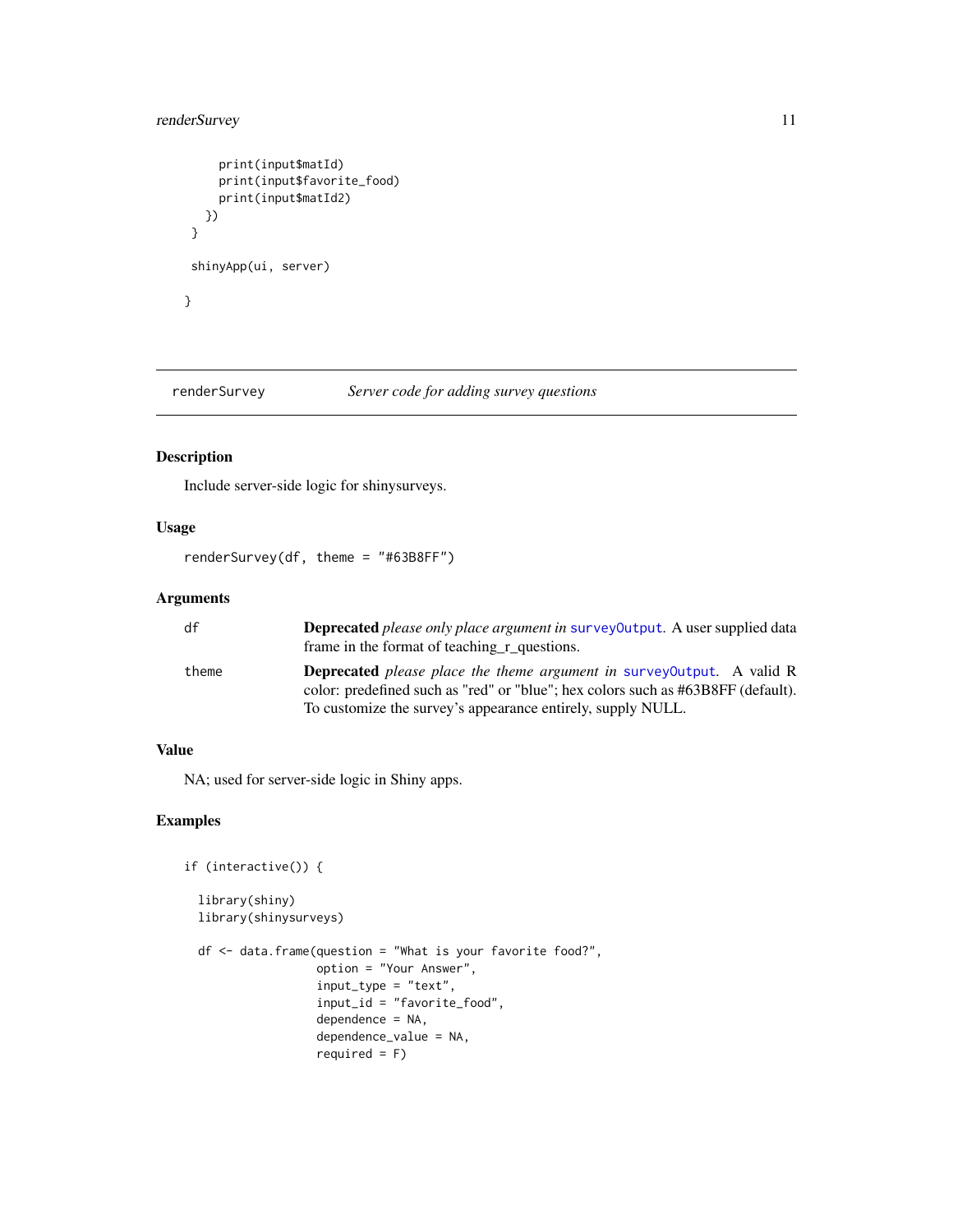```
ui <- fluidPage(
   surveyOutput(df = df,
                 survey_title = "Hello, World!",
                 theme = "#63B8FF")
 )
 server <- function(input, output, session) {
   renderSurvey()
   observeEvent(input$submit, {
      showModal(modalDialog(
       title = "Congrats, you completed your first shinysurvey!",
     "You can customize what actions happen when a user finishes a survey using input$submit."
      ))
   })
 }
 shinyApp(ui, server)
}
```
<span id="page-11-1"></span>surveyID *Add correct ID for custom input types*

# Description

surveyID() is a helper function for [extendInputType](#page-2-1). When defining custom input types, the inputId argument for shiny UI components should equal surveyID(). See examples for more details.

#### Usage

surveyID()

#### Value

NA; used for side effects with [extendInputType](#page-2-1).

# See Also

[extendInputType](#page-2-1) [surveyLabel](#page-12-1) [surveyOptions](#page-13-1)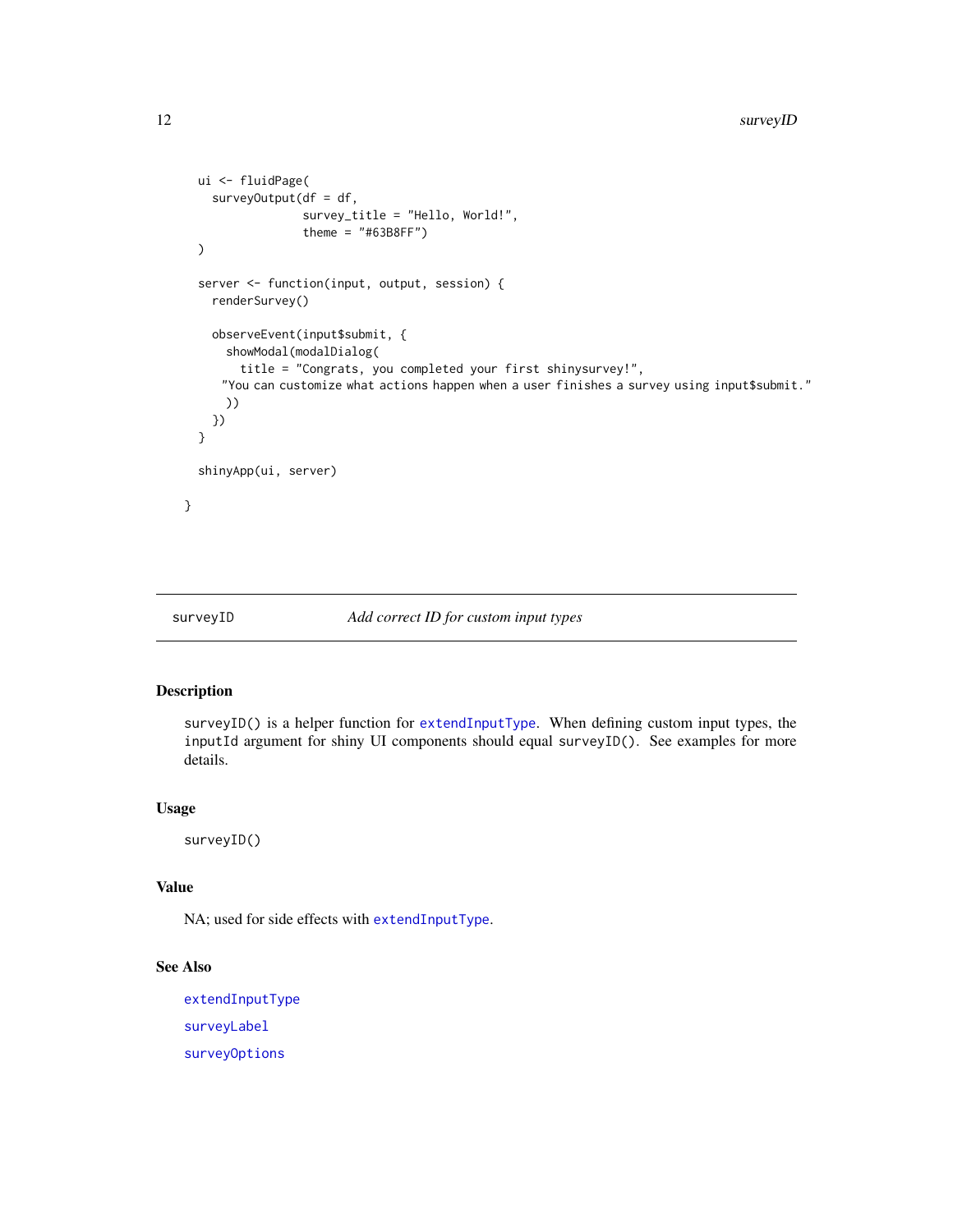# <span id="page-12-0"></span>surveyLabel 13

# Examples

```
extendInputType("slider", {
shiny::sliderInput(
  inputId = surveyID(),
  label = surveyLabel(),
 min = 1,
 max = 10,
  value = 5\mathcal{L}})
```
<span id="page-12-1"></span>surveyLabel *Add correct label for custom input types*

# Description

surveyLabel() is a helper function for [extendInputType](#page-2-1). When defining custom input types, the label argument for shiny UI components should equal surveyLabel(). It essentially takes on the value in the "question" column in the data supplied to [surveyOutput](#page-14-1). See examples for more details.

#### Usage

```
surveyLabel()
```
# Value

NA; used for side effects with [extendInputType](#page-2-1).

#### See Also

[extendInputType](#page-2-1) [surveyID](#page-11-1) [surveyOptions](#page-13-1)

```
extendInputType("slider", {
shiny::sliderInput(
 inputId = surveyID(),label = surveyLabel(),
 min = 1,
 max = 10,
 value = 5
)
```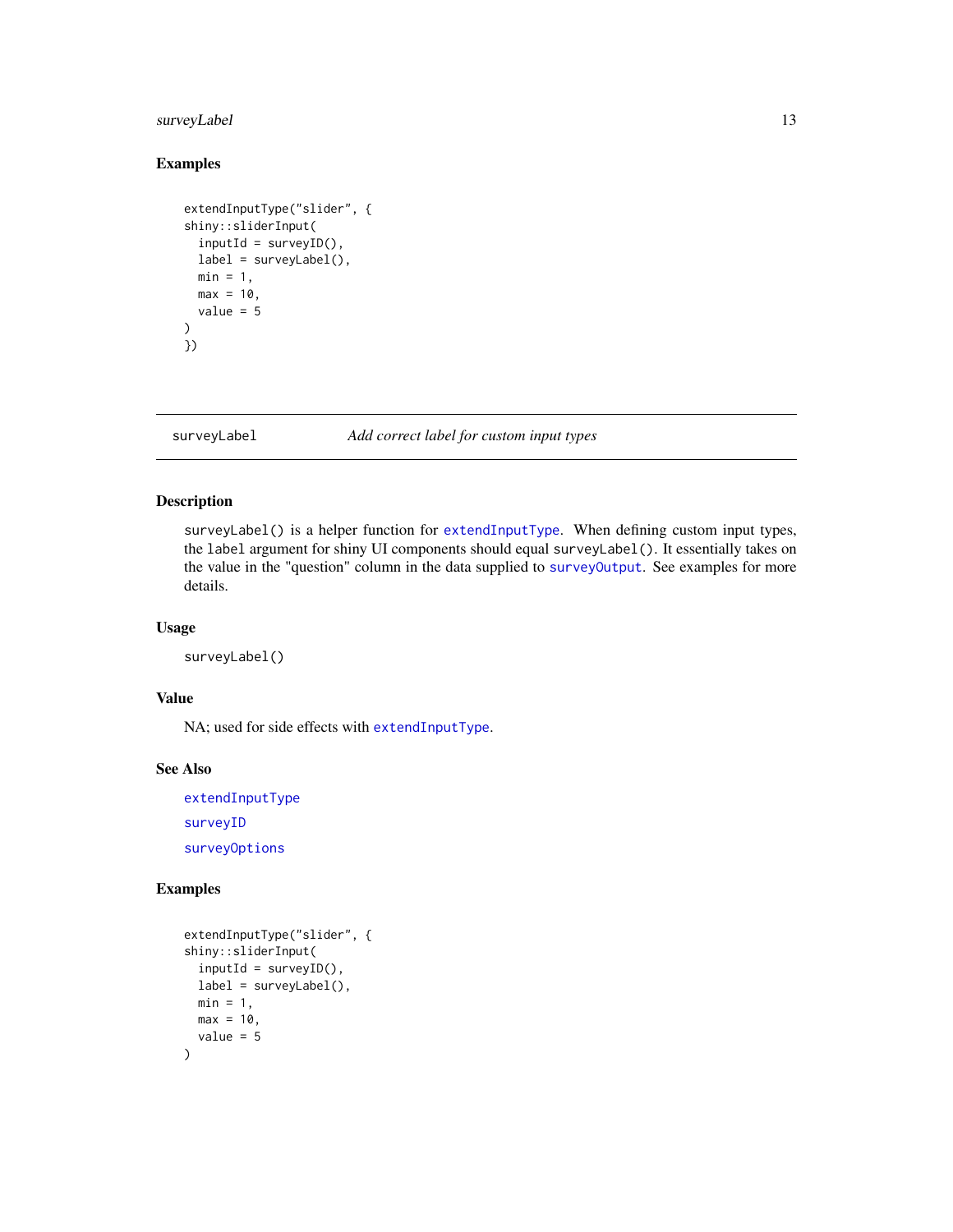<span id="page-13-0"></span>})

<span id="page-13-1"></span>surveyOptions *Add options for custom input types*

# Description

surveyOptions() is a helper function for [extendInputType](#page-2-1). When defining custom input types, the choices arguments for shiny UI components should equal surveyOption(). See examples for more details.

# Usage

surveyOptions()

# Value

NA; used for side effects with [extendInputType](#page-2-1).

# See Also

[extendInputType](#page-2-1) [surveyID](#page-11-1)

[surveyOptions](#page-13-1)

```
extendInputType("inlineRadioButtons", {
shiny::radioButtons(
 inputId = surveyID(),
 label = surveyLabel(),
 selected = character(0),
 choices = surveyOptions(),
 inline = TRUE
)
})
```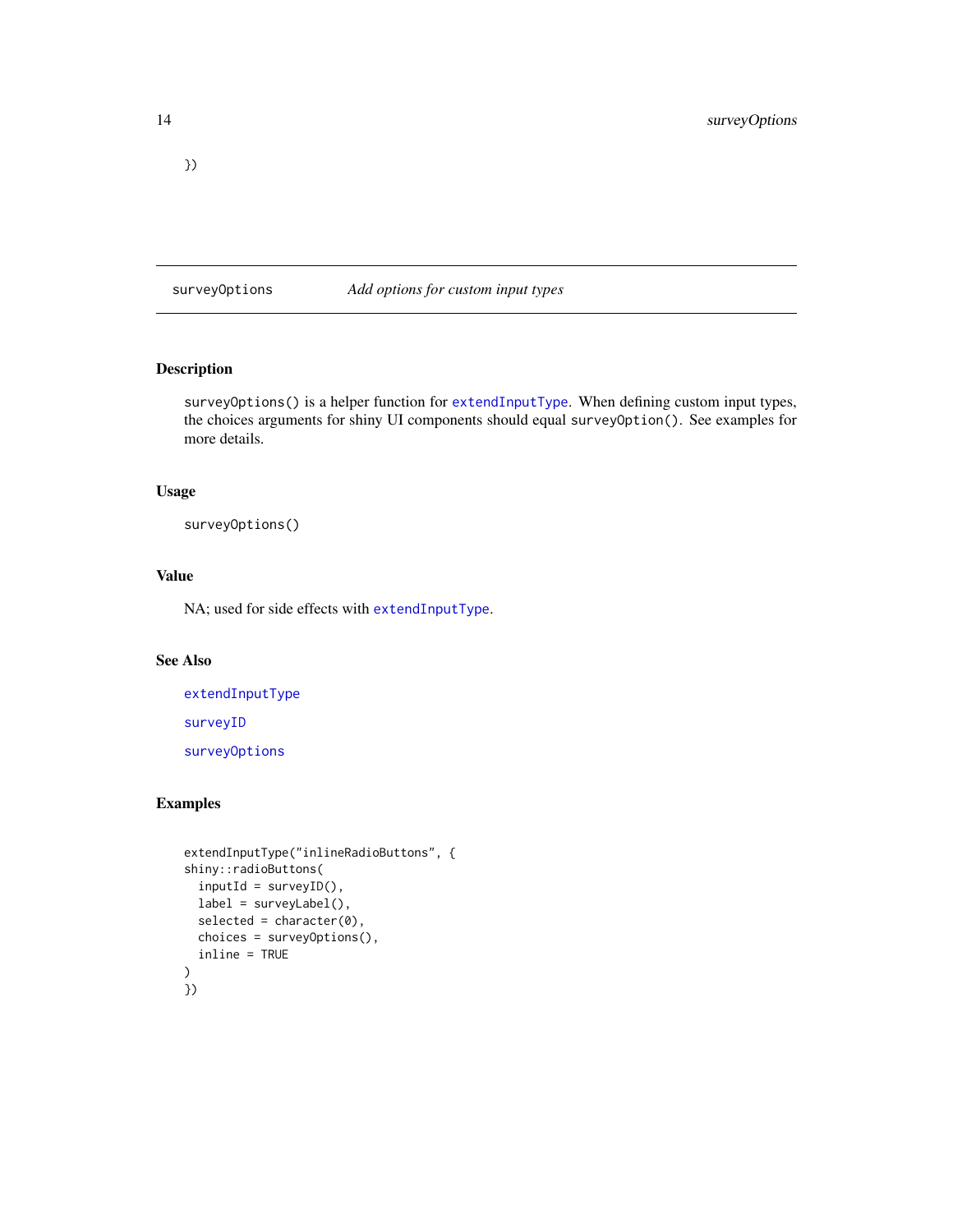<span id="page-14-1"></span><span id="page-14-0"></span>

# Description

Create the UI code for a Shiny app based on user-supplied questions.

# Usage

```
surveyOutput(df, survey_title, survey_description, theme = "#63B8FF", ...)
```
# Arguments

| df                 | A user supplied data frame in the format of teaching r_questions.                                                                                         |
|--------------------|-----------------------------------------------------------------------------------------------------------------------------------------------------------|
| survey_title       | (Optional) user supplied title for the survey                                                                                                             |
| survey_description |                                                                                                                                                           |
|                    | (Optional) user supplied description for the survey                                                                                                       |
| theme              | A valid R color: predefined such as "red" or "blue"; hex colors such as #63B8FF<br>(default). To customize the survey's appearance entirely, supply NULL. |
| $\cdots$           | Additional arguments to pass into action Button used to submit survey responses.                                                                          |

# Value

UI Code for a Shiny App.

# Examples

```
if (interactive()) {
 library(shiny)
 library(shinysurveys)
 df <- data.frame(question = "What is your favorite food?",
                  option = "Your Answer",
                   input_type = "text",
                   input_id = "favorite_food",
                   dependence = NA,
                   dependence_value = NA,
                   required = F)
 ui <- fluidPage(
   surveyOutput(df = df,
                 survey_title = "Hello, World!",
                 theme = "#63B8FF")
 )
```
server <- function(input, output, session) {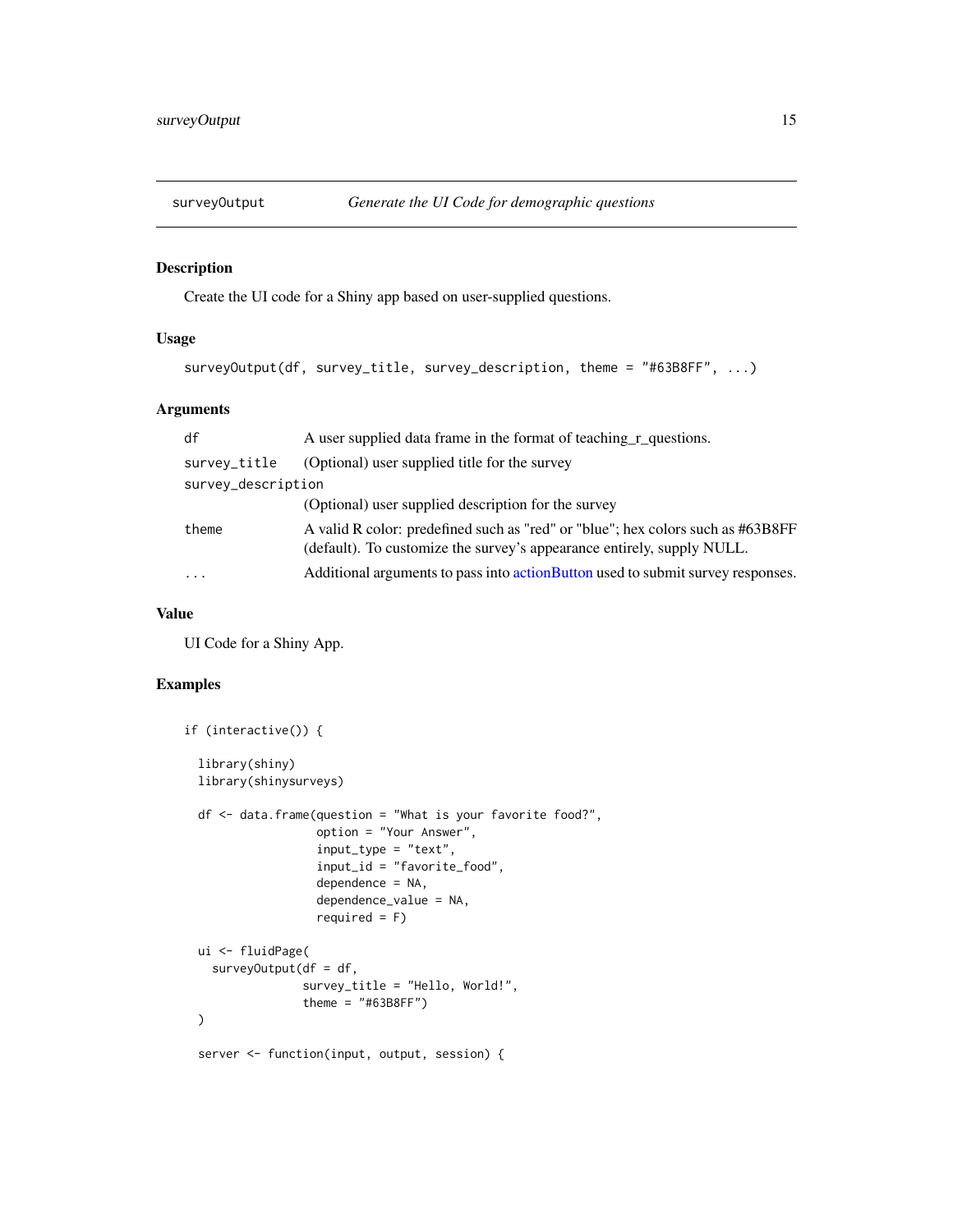```
renderSurvey()
    observeEvent(input$submit, {
      showModal(modalDialog(
        title = "Congrats, you completed your first shinysurvey!",
     "You can customize what actions happen when a user finishes a survey using input$submit."
      ))
   })
 }
 shinyApp(ui, server)
}
```
teaching\_r\_questions *A sample CSV file for demographic questions*

# Description

A dataset containing the prices and other attributes of almost 54,000 diamonds.

#### Usage

teaching\_r\_questions

#### Format

A data frame with 54 rows and 6 columns:

question: The question to be asked.

- option: A possible response to the question. In multiple choice questions, for example, this would be the possible answers. For questions without discrete answers, such as a numeric input, this would be the default option shown on the input. For text inputs, it is the placeholder value.
- input\_type: What type of response is expected? Numeric, multiple choice, text, etc...
- input\_id: The input id for Shiny inputs.
- dependence: Does this question (row) depend on another? That is, should it only appear if a different question has a specific value? This column contains the input\_id of whatever question this one depends upon.
- dependence\_value: This column contains the specific value that the dependence question must take for this question (row) to be shown.

required: logical TRUE/FALSE signifying if a question is required.

#### Source

D'Agostino McGowan Data Science Lab at Wake Forest University.